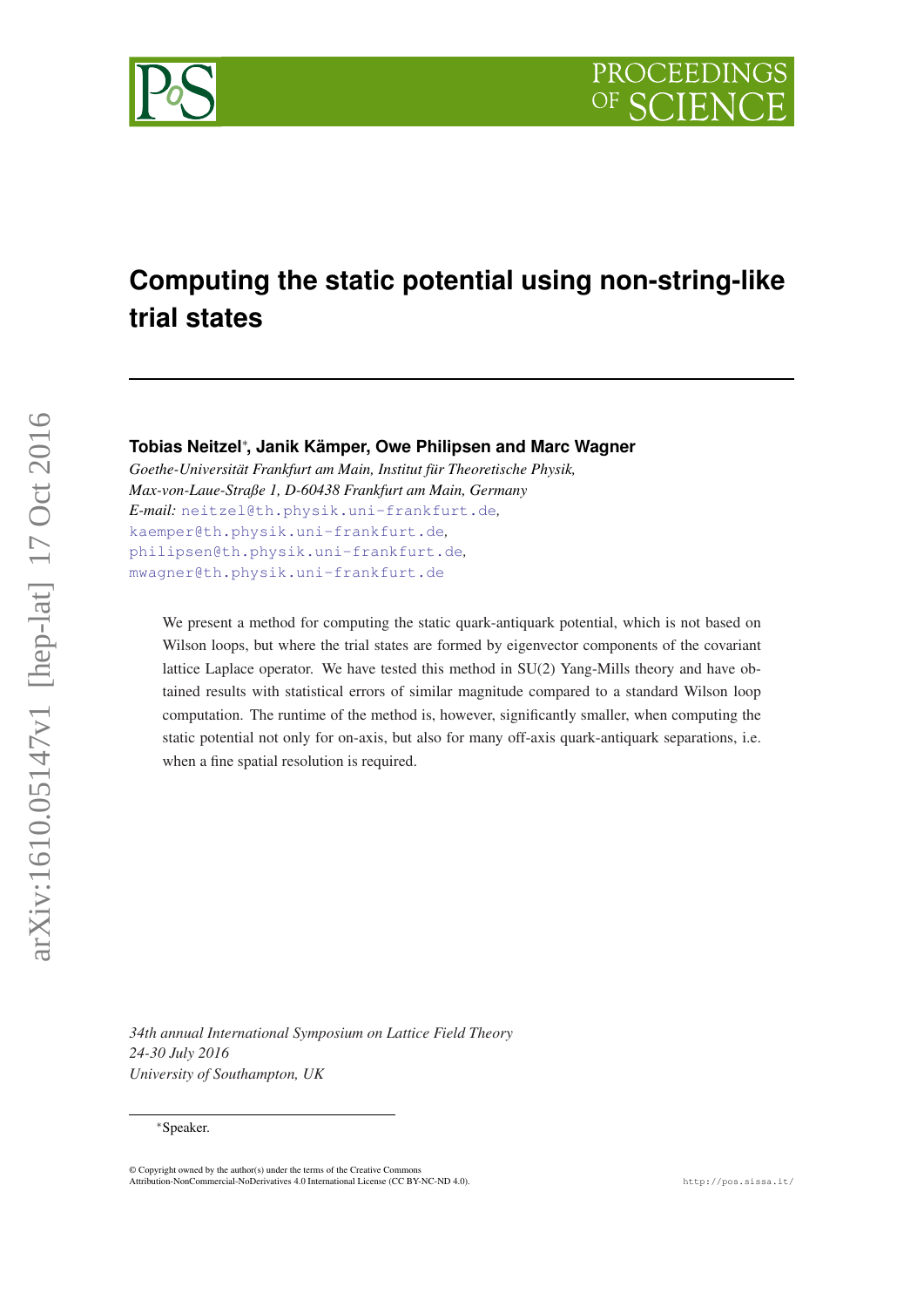# <span id="page-1-0"></span>1. Introduction

To compute the static quark-antiquark potential using lattice QCD, one usually uses trial states, where the quark and the antiquark are connected by a gluonic string, i.e.

$$
|\Psi_{\text{string}}\rangle = \bar{Q}(\mathbf{r}_1)U(\mathbf{r}_1,\mathbf{r}_2)Q(\mathbf{r}_2)|\Omega\rangle \qquad (1.1)
$$

(in the following denoted as "string trial state"), where *U* denotes a product of links connecting  $\mathbf{r}_1$ and  $r<sub>2</sub>$ . In this work we explore an idea, which has first been proposed in the context of Polyakov loops and the static potential at finite temperature [\[1,](#page-6-0) [2](#page-6-0)]. We use trial states, where instead of a gluonic string the eigenvector components of the covariant lattice Laplace operator are used. Even though the structure of such a trial state is quite different from that of a string trial state, both have the same quantum numbers and, therefore, are in principle suited to determine the static potential.

Our main motivation for exploring this eigenvector approach is to develop an efficient method to compute the static potential not only for on-axis, but also for many off-axis quark-antiquark separations  $\mathbf{r}_1 - \mathbf{r}_2$ . Using string trial states for such a task, which require the computation of Wilson loops, is rather time consuming, since a large number of stair-like gluonic connections *U* has to be computed (cf. e.g. [[3](#page-6-0)] for a discussion of how to compute such off-axis Wilson loops). In comparison, computing many off-axis separations of the static potential using the above mentioned non-string-like trial states requires less computing time, since the eigenvector components of the covariant lattice Laplace operator have to be computed only once and can then be used for arbitrary on-axis and off-axis separations without the need to compute stair-like connections

Computing the static potential for many off-axis separations is important, whenever a fine resolution is required, e.g. when performing a detailed investigation of string breaking [[3](#page-6-0)] or when matching the perturbative and the lattice QCD static potential to determine the perturbative scale  $\Lambda_{\overline{MS}}$  [\[4,](#page-6-0) [5](#page-6-0), [6](#page-6-0), [7\]](#page-6-0). To determine the momentum space representation of the static potential, it is even mandatory to compute all possible on-axis and off-axis separations [[8\]](#page-6-0).

#### 2. Trial states for the static potential from the covariant lattice Laplace operator

Temporal correlation functions of string trial states for the static potential (1.1) are for large temporal separations *t* proportional to the Wilson loop,

$$
\langle \Psi_{\text{string}}(t_2) | \Psi_{\text{string}}(t_1) \rangle \quad \propto \quad \langle W(\mathbf{r}_1 - \mathbf{r}_2, t) \rangle, \tag{2.1}
$$

where  $t \equiv t_2 - t_1 > 0$ . As already mentioned in the previous section, computing the spatial part of the Wilson loop for many or even all possible off-axis separations is rather time consuming due to the gluonic string *U*. In this work we, therefore, explore the computation of the static potential using trial states with the same quantum numbers, but of different structure, i.e. without a gluonic string.

For a string trial state the gluonic string ensures gauge invariance of the spatially separated quark-antiquark pair, since it transforms according to

$$
U'(\mathbf{r}_1, \mathbf{r}_2) = G(\mathbf{r}_1)U(\mathbf{r}_1, \mathbf{r}_2)G^{\dagger}(\mathbf{r}_2), \qquad (2.2)
$$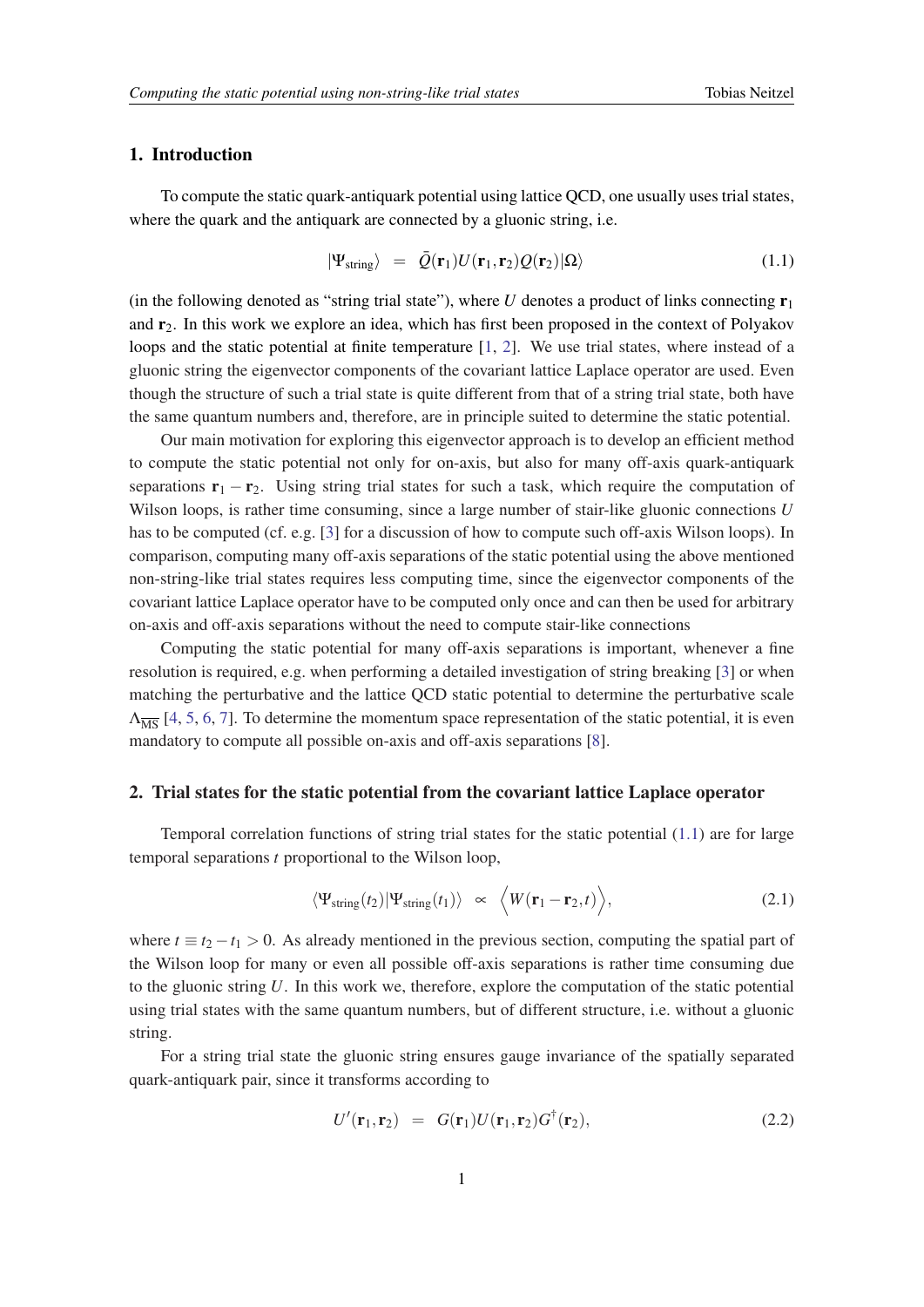<span id="page-2-0"></span>where *G*, the gauge transformation, is an element of the gauge group, e.g. in QCD  $G \in SU(3)$ . Thus, to construct another quark-antiquark trial state, we need a gluonic expression, which has the same behavior under gauge transformations as *U* in ([2.2](#page-1-0)). Such an expression can be formed by the components of the eigenvectors of the covariant lattice Laplace operator as we will discuss in the following.

The covariant lattice Laplace operator ∆ can be chosen as a three-point discretization of the covariant continuum Laplace operator,

$$
\Delta(\mathbf{r}_1, \mathbf{r}_2) = \sum_{j=1}^3 \frac{\delta_{\mathbf{r}_1 + a\mathbf{e}_j, \mathbf{r}_2} U(\mathbf{r}_1, \mathbf{r}_2) - 2\delta_{\mathbf{r}_1, \mathbf{r}_2} + \delta_{\mathbf{r}_1 - a\mathbf{e}_j, \mathbf{r}_2} U(\mathbf{r}_1, \mathbf{r}_2)}{a^2}
$$
(2.3)

(e*<sup>j</sup>* is the unit vector in *j* direction and *U* denote single link variables, i.e. ∆ is a matrix acting both in position and in color space). ∆ transforms covariantly under gauge transformations,

$$
\Delta'(\mathbf{r}_1, \mathbf{r}_2) = G(\mathbf{r}_1) \Delta(\mathbf{r}_1, \mathbf{r}_2) G^{\dagger}(\mathbf{r}_2). \tag{2.4}
$$

Consequently, orthonormal eigenvectors of the covariant lattice Laplace operator, defined by

$$
\sum_{\mathbf{r}_2} \Delta(\mathbf{r}_1, \mathbf{r}_2) f(\mathbf{r}_2) = \lambda f(\mathbf{r}_1), \qquad (2.5)
$$

transform as well under gauge transformations. If the eigenvalue  $\lambda$  is non-degenerate, there is also a non-degenerate eigenvalue  $\lambda$  of  $\Delta'$  with corresponding eigenvector

$$
f'(\mathbf{r}) = \alpha G(\mathbf{r}) f(\mathbf{r}), \qquad (2.6)
$$

where  $\alpha$  denotes an arbitrary phase (as usual, an eigenvector can be multiplied by an arbitrary phase;  $\alpha$  is neither related to nor determined by the gauge transformation). If the eigenvalue  $\lambda$ is *n*-fold degenerate with orthonormal eigenvectors  $f_1, \ldots, f_n$ , there is also an *n*-fold degenerate eigenvalue  $\lambda$  of  $\Delta'$  with corresponding orthonormal eigenvectors

$$
f'_{j}(\mathbf{r}) = \sum_{k} \alpha_{jk} G(\mathbf{r}) f_{k}(\mathbf{r}), \qquad (2.7)
$$

where  $\alpha_{jk}$  denotes an arbitrary  $n \times n$  unitary matrix (i.e. a matrix with  $\sum_j \alpha_{jk} \alpha_{jl}^* = \delta_{kl}$ ).

Using (2.6) and (2.7) it is straightforward to write down a combination of eigenvector components for a given eigenvalue  $\lambda$ , which has the same behavior under gauge transformations as  $U(\mathbf{r}_1, \mathbf{r}_2)$  in ([2.2](#page-1-0)):

$$
f'(\mathbf{r}_1)f'^{\dagger}(\mathbf{r}_2) = G(\mathbf{r}_1)f(\mathbf{r}_1)f^{\dagger}(\mathbf{r}_2)G^{\dagger}(\mathbf{r}_2)
$$
 (if  $\lambda$  is non-degenerate) \t(2.8)

$$
\sum_{j} f'_{j}(\mathbf{r}_{1}) f'^{\dagger}_{j}(\mathbf{r}_{2}) = G(\mathbf{r}_{1}) \sum_{j} f_{j}(\mathbf{r}_{1}) f^{\dagger}_{j}(\mathbf{r}_{2}) G^{\dagger}(\mathbf{r}_{2}) \text{ (if } \lambda \text{ is } n\text{-fold degenerate).}
$$
 (2.9)

In SU(2) gauge theory all eigenvalues of ∆ are 2-fold degenerate due to charge conjugation. Therefore, a suitable trial state to determine the static potential in SU(2) gauge theory is

$$
|\Psi_{\text{Laplace}}\rangle = \bar{Q}(\mathbf{r}_1) \sum_{j=1}^2 f_j(\mathbf{r}_1) f_j^{\dagger}(\mathbf{r}_2) Q(\mathbf{r}_2) |\Omega\rangle, \qquad (2.10)
$$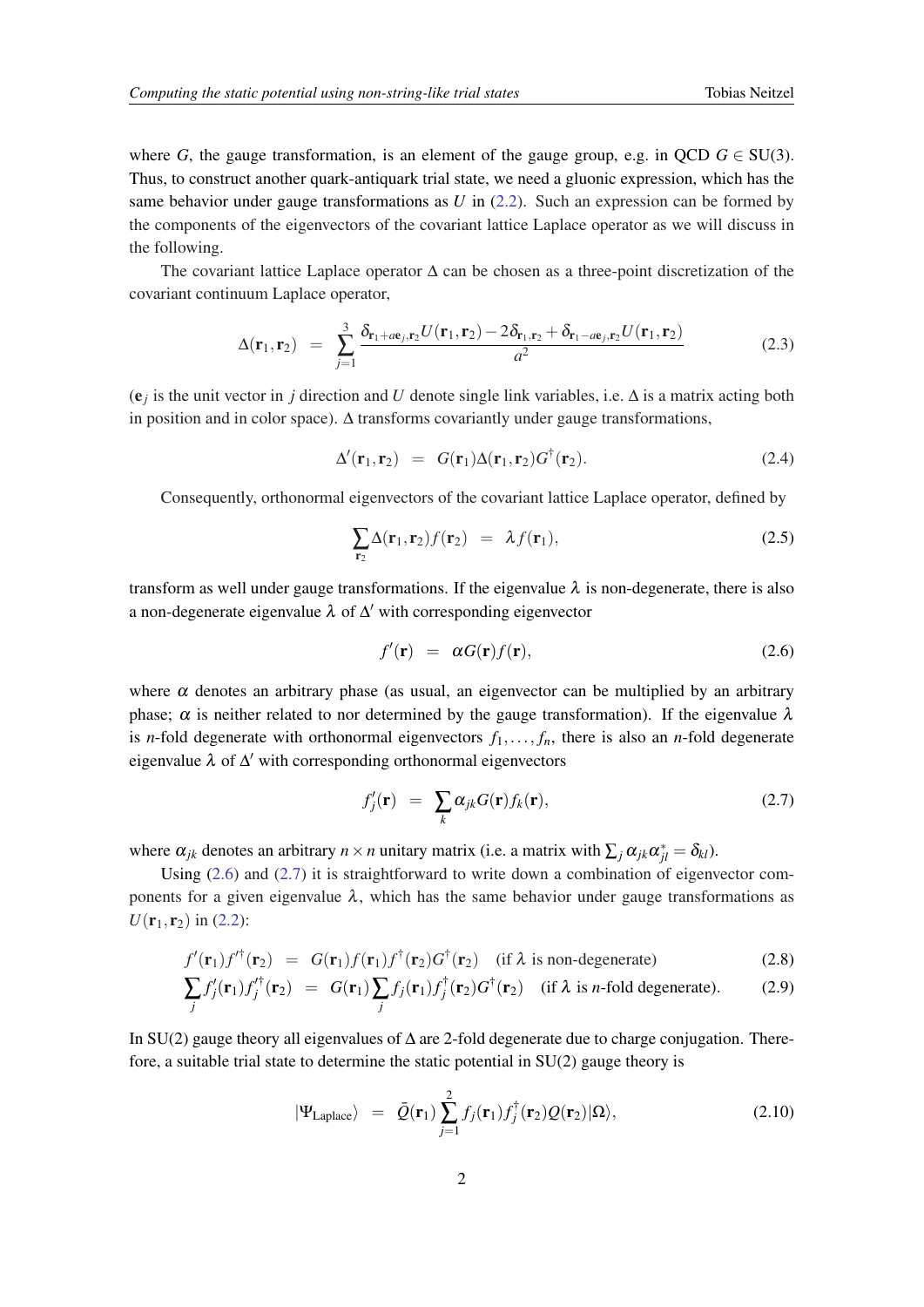where  $f_1$  and  $f_2$  are the eigenvectors corresponding to the smallest eigenvalue of  $\lambda$ . In SU(3) gauge theory and QCD the eigenvalues of ∆ are in general non-degenerate. Therefore, a suitable trial state to determine the static potential in SU(3) gauge theory and QCD is

$$
|\Psi_{\text{Laplace}}\rangle = \bar{Q}(\mathbf{r}_1)f(\mathbf{r}_1)f^{\dagger}(\mathbf{r}_2)Q(\mathbf{r}_2)|\Omega\rangle, \qquad (2.11)
$$

where *f* is the eigenvector corresponding to the smallest eigenvalue of  $\lambda$ .

In the following section we will perform a first numerical test of the proposed method in SU(2) gauge theory using the trial state ([2.10\)](#page-2-0), which we denote as "Laplace trial state".

# 3. Numerical Results for SU(2) gauge theory

## 3.1 Lattice setup

The numerical results presented in this section have been obtained using 100 essentially independent SU(2) gauge link configurations. The action is the standard Wilson plaquette gauge action with gauge coupling  $\beta = 2.5$  (this corresponds to lattice spacing  $a \approx 0.073$  fm, when identifying the Sommer parameter  $r_0$  with  $r_0 = 0.46$  fm [[9\]](#page-6-0)) and the lattice size is  $24^4$ . To generate these gauge link configurations a heatbath algorithm has been used. Moreover, the correlation functions have been computed using APE smeared spatial links to enhance the ground state overlap of the trial states ( $N_{\text{APE}} = 15$ ,  $\alpha_{\text{APE}} = 0.5$ ; for equations cf. [\[10](#page-6-0)]). For the static quarks the HYP2 static action has been used, i.e. the temporal links in the correlation functions are HYP2 smeared (again we refer to [\[10](#page-6-0)] for equations).

#### 3.2 Static potential results

From now on we denote the spatial separation of the static quarks by  $r \equiv |\mathbf{r}_1 - \mathbf{r}_2|$  $r \equiv |\mathbf{r}_1 - \mathbf{r}_2|$  $r \equiv |\mathbf{r}_1 - \mathbf{r}_2|$ . In Figure 1 (left) we show effective masses for several on-axis separations  $r/a = 2,4,6,8$  using correlation functions  $\langle \Psi_{\text{Laplace}}(t_1) | \Psi_{\text{Laplace}}(t_1) \rangle$  with  $|\Psi_{\text{Laplace}}\rangle$  defined in ([2.10\)](#page-2-0) (blue curves). For comparison we also show the same effective masses using correlation functions

 $\langle \Psi_{string}(t_2)|\Psi_{string}(t_1)\rangle$  (green curves). It is obvious that both trial states lead to the same plateau values for large temporal separations *t*/*a* and, hence, to the same result for the static potential. For small temporal separations  $t/a$ , however, the effective masses are larger for the Laplace trial states than for the string trial states. This implies that the string trial states have a better ground state overlap, i.e. a structure more similar to the flux tube distribution of gluons in the presence of a static quark antiquark pair.

In Figure [1](#page-4-0) (right) we show again the effective masses, this time using Laplace trial states with APE smeared spatial links ( $N_{\text{APE}} = 15$ ,  $\alpha_{\text{APE}} = 0.5$ ) (blue curves) and with unsmeared spatial links (orange curves). In particular at small temporal separations one can clearly see that excited states are suppressed, when APE smearing is used.

One can extract the static potential in a straightforward way by fitting constants to the effective mass plateaus. Corresponding plots are shown in Figure [2](#page-4-0) (left plot Laplace trial states, right plot string trial states) together with a common fit of the function  $V(r) = V_0 + \frac{\alpha}{r} + \sigma r$ . For separations *r* ≤ 10*a* there is perfect agreement of the two results obtained with Laplace and with string trial states.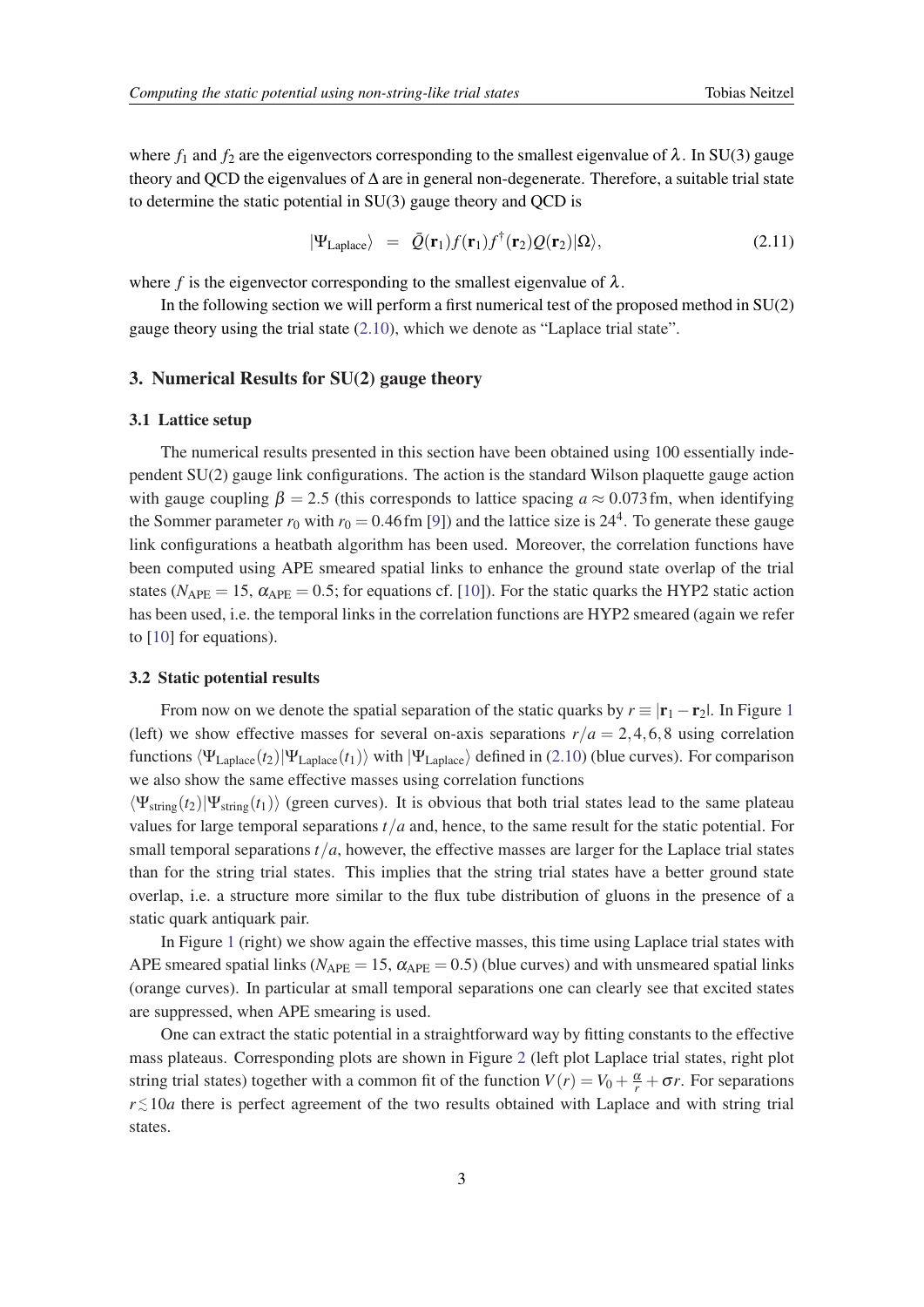<span id="page-4-0"></span>

**Figure 1:** Effective masses for several on-axis separations  $r/a = 2,4,6,8$ . (left) Laplace trial states (blue curves) versus string trial states (green curves). (right) Laplace trial states with APE smeared spatial links (blue curves) versus Laplace trial states with unsmeared spatial links (orange curves).



Figure 2: The static potential and a fit with  $V(r) = V_0 + \frac{\alpha}{r} + \sigma r$ . (left) Laplace trial states. (right) String trial states.

A clear discrepancy can, however, be observed at separation  $r = 12a$ , which is exactly half of the lattice extension. Using simple symmetry arguments one can prove that at this separation the force between the static quark and the static antiquark must vanish, i.e. the static potential must be flat. This expectation is consistent with the numerical results obtained with our new method using Laplace trial states. On the other hand it is in contradiction with the results obtained by string trial states. This is hardly surprising, because the gluonic string in a string trial state generates gluons close to a specific path defined by the product of links connecting the quark and the antiquark. Of course, the gluon distribution is highly asymmetric with respect to reflections along the axis of separation. The physical state, however, is perfectly symmetric at separation  $r = 12a$ . In other words, for separations close to half the lattice extent string trial states have by construction a rather poor ground state overlap and thus lead to unphysically large potential values. Laplace trial states on the other hand do not single out any specific path between the quark and the antiquark and are, hence, perfectly symmetric with respect to reflections along the axis of separation for  $r = 12a$ . In other words, also at large separations their ground state overlap is reasonably good and one obtaines correct results for the corresponding potential values.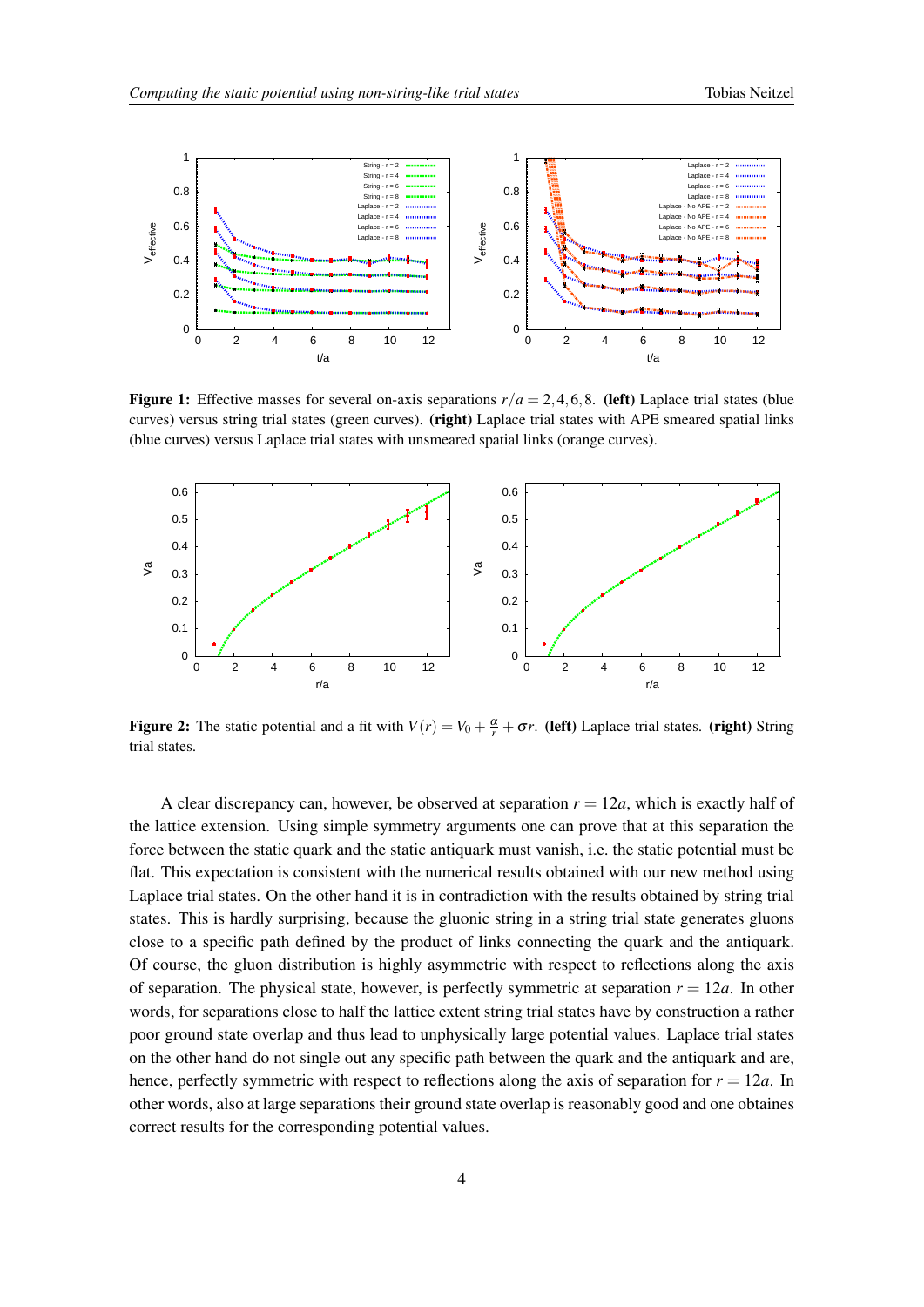Since our main motivation is to develop an efficient method to compute the static potential for many off-axis separations, i.e. at a very fine spatial resolution, we show a corresponding plot in Figure 3. For  $r \gtrsim 2a$ , where discretization errors are known to be rather small, both on-axis and off-axis separations fall on a single smooth curve, which can again be parameterized by  $V(r)$  $V_0 + \frac{\alpha}{r} + \sigma r$ .



Figure 3: Static potential for on-axis and off-axis separations from Laplace trial states.

#### 3.3 Discussion of runtime behavior

The runtime of our code to compute all possible on-axis and off-axis Wilson loops on a gauge link configuration of size  $L^4$  is proportional to  $L^9$ :

- (a) A factor *L* to multiply the links of the Wilson loop.
- (b) A factor  $L^4$  to consider all possible spatial extensions **r** and temporal extension *t* of the Wilson loop  $W(\mathbf{r},t)$ .
- (c) A factor  $L^4$  to average a Wilson loop  $W(\mathbf{r},t)$  of given spatial extension **r** and temporal extension *t* over the gauge link configuration.

The runtime of corresponding computations with Laplace trial states is only proportional to  $L^8$ . While there are again two factors  $L^4$  as in (b) and (c), there is no need to multiply links (when working in temporal gauge, the links in temporal direction are trivial), i.e. there is no additional factor *L* as in (a). Of course, when using Laplace trial states, one has to compute the eigenvectors of the covariant lattice Laplace operator, which is, however, less expensive than the computation of the correlation functions (we are using the Implicitly Restarted Arnoldi method provided by the ARPACK software [\[11](#page-6-0)]). Therefore, a significant reduction in computing time is expected, when large lattices are used. This expectation is consistent with first numerical tests. A detailed comparison of the runtime for string trial states versus Laplace trial states is part of our current research.